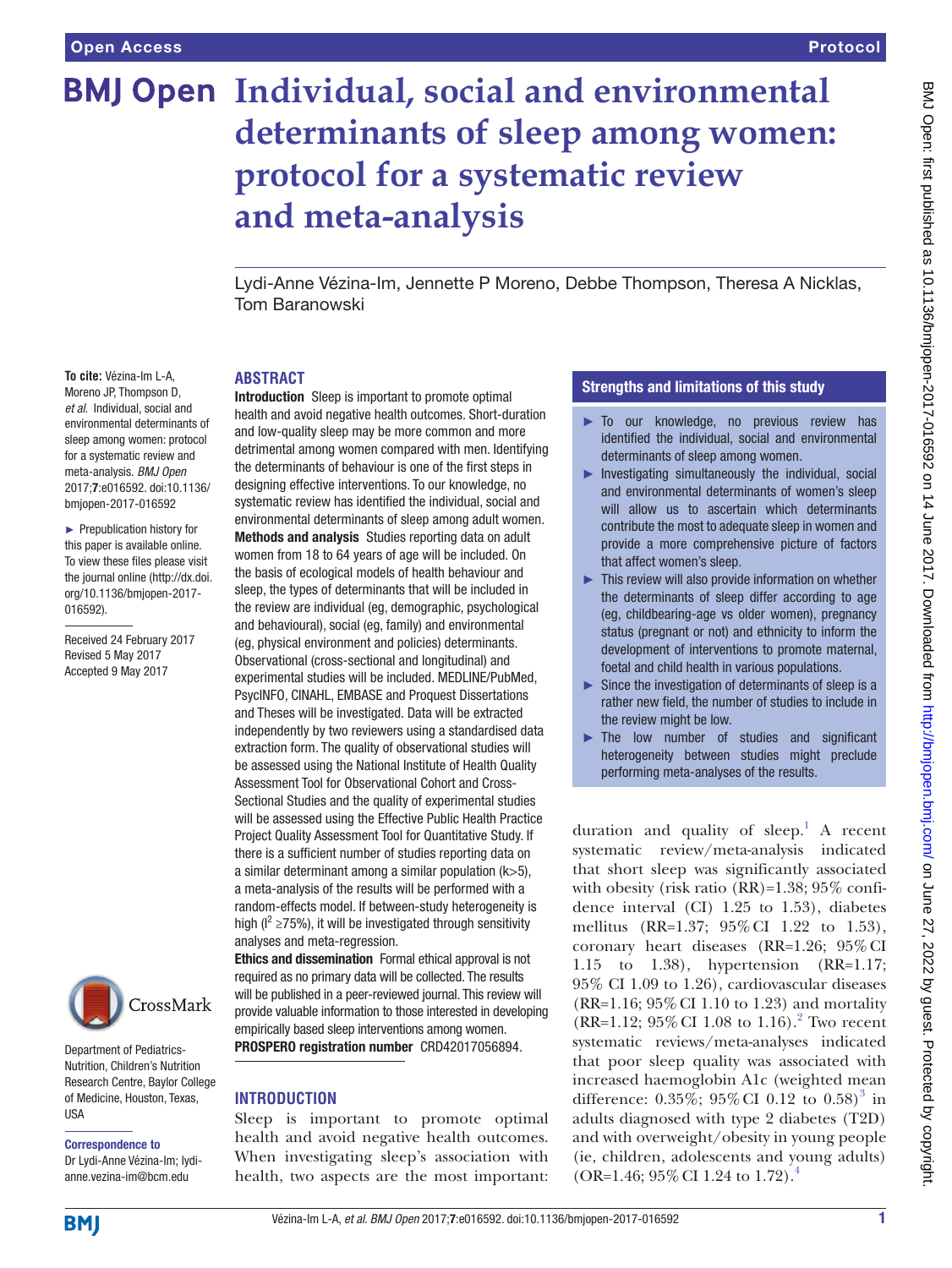Few studies have assessed whether gender modifies the association between sleep and health outcomes in adults. In a study with a 10-year follow-up, non-pregnant women under 40 years of age whose sleep duration decreased from adequate to short were at risk for weight gain (OR=1.85; 95%CI 1.14 to 3.02) and higher waist circumference (OR=1.84;  $95\%$  $95\%$  $95\%$  CI 1.20 to 2.81).<sup>5</sup> A recent meta-regression indicated that short sleep duration (<7hours/night) was significantly associated with all-cause mortality in women, but not in men.<sup>[6](#page-4-5)</sup> National data from the USA revealed women were more likely than men to frequently have trouble falling and staying asleep and to wake up feeling unrested, $7$  and that being female was associated with insufficient sleep.<sup>8</sup> Among patients with T2D, female gender (OR=1.72) was one of the strongest predictors of any sleep symptom (eg, difficulty falling asleep, daytime sleepiness and difficulty staying awake). Hormonal factors, such as menstrual cycle, pregnancy and menopause, could contribute to poor sleep quality among women.<sup>10 11</sup> This all suggests that short-duration and low-quality sleep may be more common and more detrimental among women of all ages. Another demographic variable associated with sleep is ethnicity, with recent reviews reporting that inadequate sleep duration and poorer sleep were more prevalent among low-income and ethnic minorities in the USA.<sup>12 13</sup>

Pregnant women and those of childbearing age (18 to 44 years) are an important target for interventions aimed at improving sleep since their behaviour can impact their own and their child's health. $^{14}$  $^{14}$  $^{14}$  Among pregnant women, short sleep duration during pregnancy was linked to increased risk for gestational hyperglycaemia<sup>[15](#page-4-12)</sup> and gestational diabetes mellitus.[16](#page-4-13) Maternal short sleep duration in the first year postpartum was associated with higher adiposity at 3years postpartum[.17](#page-4-14) National data from the USA revealed that diagnosed sleep disorders, report of having trouble sleeping and very short sleep (≤5hours/ night) or short sleep (6hours/night) were more common among childbearing-age women compared with preg-nant women.<sup>[18](#page-4-15)</sup> These data suggest the need to design interventions to promote sleep among pregnant and childbearing age women.

Intervention Mapping<sup>19</sup> and the Behaviour Change Wheel $^{20}$  are comprehensive, empirically based approaches to designing health promotion interventions. Both recommend identifying the determinants of behaviour to understand what needs to be changed (ie, intervention targets) as the first step in developing an effective health promotion intervention. Ecological models of health behaviour can be used to guide the search for determinants. Ecological models recognise multiple levels of influence (or determinants) on specific health behaviours, such as intrapersonal (biological, psychological), interpersonal (social, cultural), organisational, community, physical environment and public policy.<sup>21</sup> Interventions based on ecological models of health behaviour should target specific behaviours and their multiple levels of influence.<sup>21</sup> Recently, socioecological

models of determinants of sleep among adults have been proposed. In an initial review, the following terminology was employed to classify influences on sleep in adults: microsystem (eg, demographics), mesosystem (eg, family) and macrosystem (eg, physical environment).<sup>[1](#page-4-0)</sup> In a subsequent review, the same author used the following terms to define the levels of influence on sleep in adults: individual (eg, genetics), social (eg, home) and societal levels (eg, public policy).<sup>13</sup> In another review, determinants of sleep in adults were classified as proximal factors (eg, demographics), intermediate factors (eg, social relationships) and distal factors (eg, social conditions and policies).<sup>12</sup> Although different terms were used to classify the determinants of sleep in adults, a consensus appears to have formed around three levels of influence on sleep: individual (eg, demographic, psychological and behavioural), social (eg, family) and environmental (eg, physical environment and policies) determinants.

A previous review on the social and environmental determinants of sleep among children, adolescents and adults identified living in a disadvantaged neighbourhood, screen use, bedroom environment and family factors, such as maternal depression, marital status, family conflict and parental financial problems, as factors that can contribute to poor sleep in those populations. $22$ This review, however, did not look at the behavioural determinants of sleep (eg, caffeine consumption), did not distinguish between sleep duration and quality, and did not focus specifically on women. Finally, the little evidence available on the topic of gender differences in the determinants of sleep indicates that they vary between men and women,  $^{23}$   $^{24}$  suggesting the need to investigate these sexes separately.

In sum, short and poor sleep can be associated with diverse negative health conditions, especially among women. Before interventions can be successfully designed or implemented, the determinants of sleep in this specific population must be identified. To our knowledge, no previous review has identified the individual, social and environmental determinants of sleep among women; verified if the determinants are different in pregnant and childbearing age women compared with other women; or examined ethnic differences among women. The present systematic review will answer the following questions:

- ► What are the individual, social and environmental determinants of sleep duration and sleep quality in women?
- ► Which determinants are most strongly related to adequate sleep in women?
- ► Do the determinants of sleep vary according to demographic characteristics, such as age (eg, childbearing-age vs older women), pregnancy status (pregnant or not) or ethnicity?

# **Methods and analysis**

The study protocol was registered in PROSPERO ([www.](www.crd.york.ac.uk/PROSPERO/) [crd.york.ac.uk/PROSPERO/\)](www.crd.york.ac.uk/PROSPERO/) in February 2016 (no.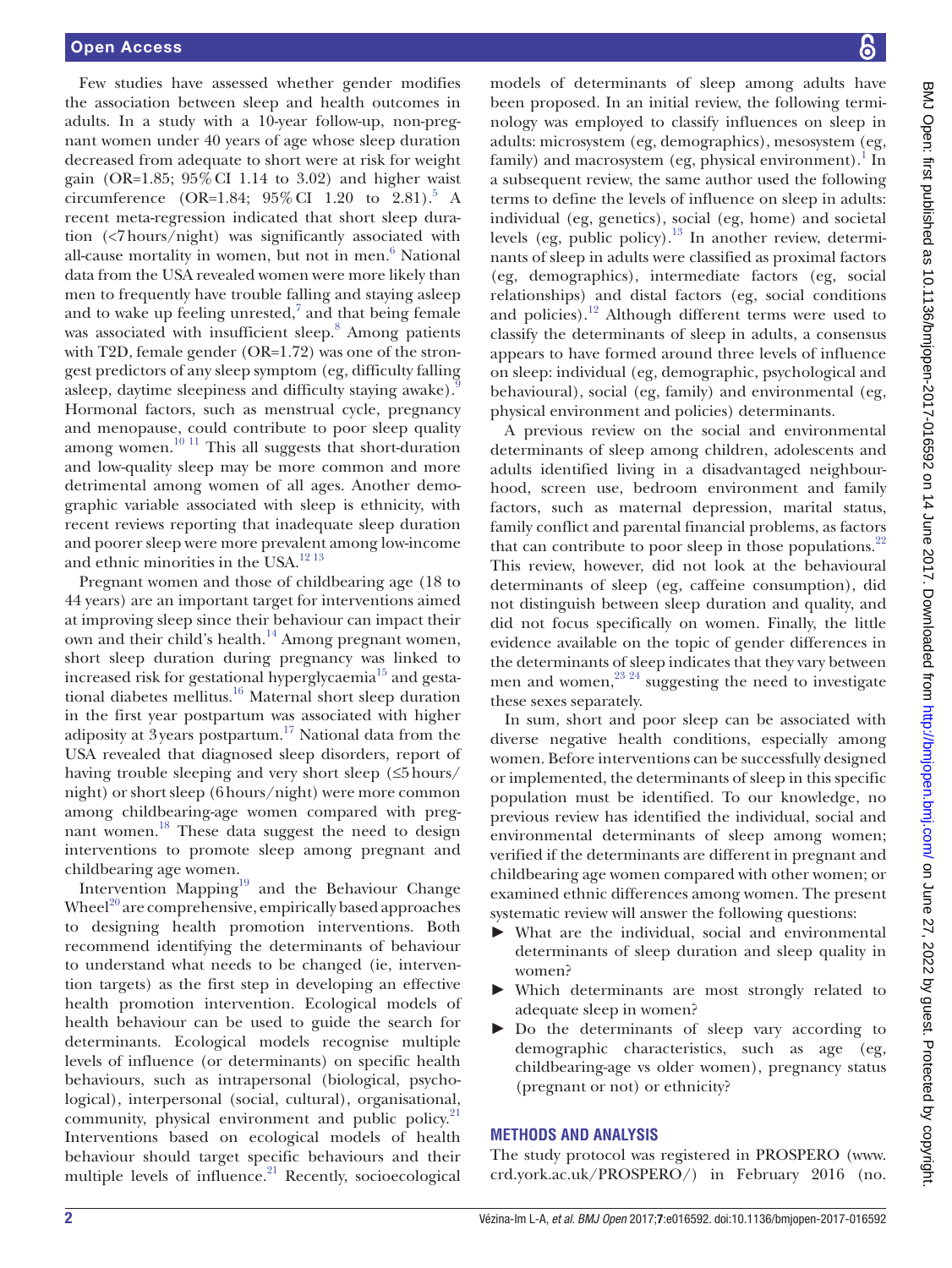BMJ Open: first published as 10.1136/bmjopen-2017-016592 on 14 June 2017. Downloaded from http://bmjopen.bmj.com/ on June 27, 2022 by guest. Protected by copyright BMJ Open: first published as 10.1136/bmjopen-2017-016592 on 14 June 2017. Downloaded from <http://bmjopen.bmj.com/> BMJ On June 27, 2022 by guest. Protected by copyright.

CRD42017056894). This protocol follows the Preferred Reporting Items for Systematic Review and Meta-Analysis Protocols (PRISMA-P) checklist<sup>25</sup> (see online [supplemen](https://dx.doi.org/10.1136/bmjopen-2017-016592)[tary file 1](https://dx.doi.org/10.1136/bmjopen-2017-016592) for the completed checklist). Any amendments to the protocol will be tracked and dated in PROSPERO.

#### **Study eligibility criteria** Population

Only studies reporting data on adult women from 18 to 64 years of age will be included. This age range was selected given that the sleep duration recommendation from the US National Sleep Foundation is the same across this age range: from 7 to 9 hours per night.<sup>26</sup> Studies on special populations, such as pregnant women, and women with health problems (eg, breast cancer) or sleep disorders (eg, apnoea) will also be included, but they will be treated separately in the analyses. If a study reports data on men and women separately, only the data on women will be included and analysed. In instances where the determinants of sleep in adults are not separated by gender, the authors of the articles will be personally contacted to verify whether they can provide the data on determinants pertaining only to women.

# **Determinants**

Determinants are 'factors thought to be associated with an outcome of interest'.<sup>[27](#page-5-7)</sup> While cross-sectional studies cannot establish directionality of association or causality between a determinant and the outcome of interest,<sup>[28](#page-5-8)</sup> they may identify possible determinants, and thereby will be included in this review, but treated separately in the analyses. The types of determinants that will be included are individual (eg, demographic, such as age, pregnancy status and ethnicity; psychological, such as stress and depression; and behavioural, such as caffeine consumption), social (eg, family, such as marital conflict and social support) and environmental (eg, physical environment, such as the bedroom environment and neighbourhood characteristics; and policies, such as offices with flexible work hours policies) determinants (see [figure](#page-2-0) 1). This list of individual, social and environmental determinants of sleep among women is not exhaustive. Additional determinants of sleep will be included and classified at one of those three levels when we conduct the systematic review. This classification of determinants is based on ecological models of health behaviour<sup>[21](#page-5-2)</sup> and recent socioecological models of determinants of sleep in adults. $11213$ 

# **Outcome**

The outcomes will be sleep duration (in minutes or hours), either self-reported or measured objectively (eg, by wrist actigraphy or total sleep time by polysomnography), and sleep quality, either self-reported (eg, Pittsburgh Sleep Quality Index $^{29}$  $^{29}$  $^{29}$ ) or measured objectively (eg, number of awakenings at night measured by wrist actigraphy or wakefulness after sleep onset, rapid eye movement and stage sleep by polysomnography).



<span id="page-2-0"></span>Figure 1 Ecological model of determinants of sleep among women.

# Study designs

Observational epidemiological studies—either crosssectional (eg, surveys) or longitudinal (eg, cohort studies)—and experimental (quasi-experimental and randomised controlled trials) studies that assess the association among individual, social and environmental variables with sleep will be included.

# **Search strategy**

The following databases will be investigated: MEDLINE/ PubMed (1946+), PsycINFO (1887+), CINAHL (1937+) and EMBASE (1980+). Proquest Dissertations and Theses (1861+) will also be investigated for unpublished trials (a form of grey literature). There will be no restriction on the year nor the country of publication of the articles. In each database, the search strategy will include terms related to two major themes: sleep and women (see [table](#page-3-0) 1 for the complete search strategy for MEDLINE/PubMed). No term related to determinants will be included as a preliminary search revealed that it was too restrictive. Other terms like correlates and predictors were too broad. Only studies written in English or French will be included. The results of the search strategy will be reported in a PRISMA flow chart. $30$ 

# **Study selection and data extraction**

First, all the articles retrieved from the search strategy will be screened for possible duplicates. Second, clearly irrelevant articles will be excluded according to their title and abstract. The remaining articles will be fully retrieved (full text) and two authors will independently assess them for eligibility. We will also verify if some studies report the same results based on the same sample. In those instances, we will only select the study with the best methodological qualities (eg, longitudinal vs cross-sectional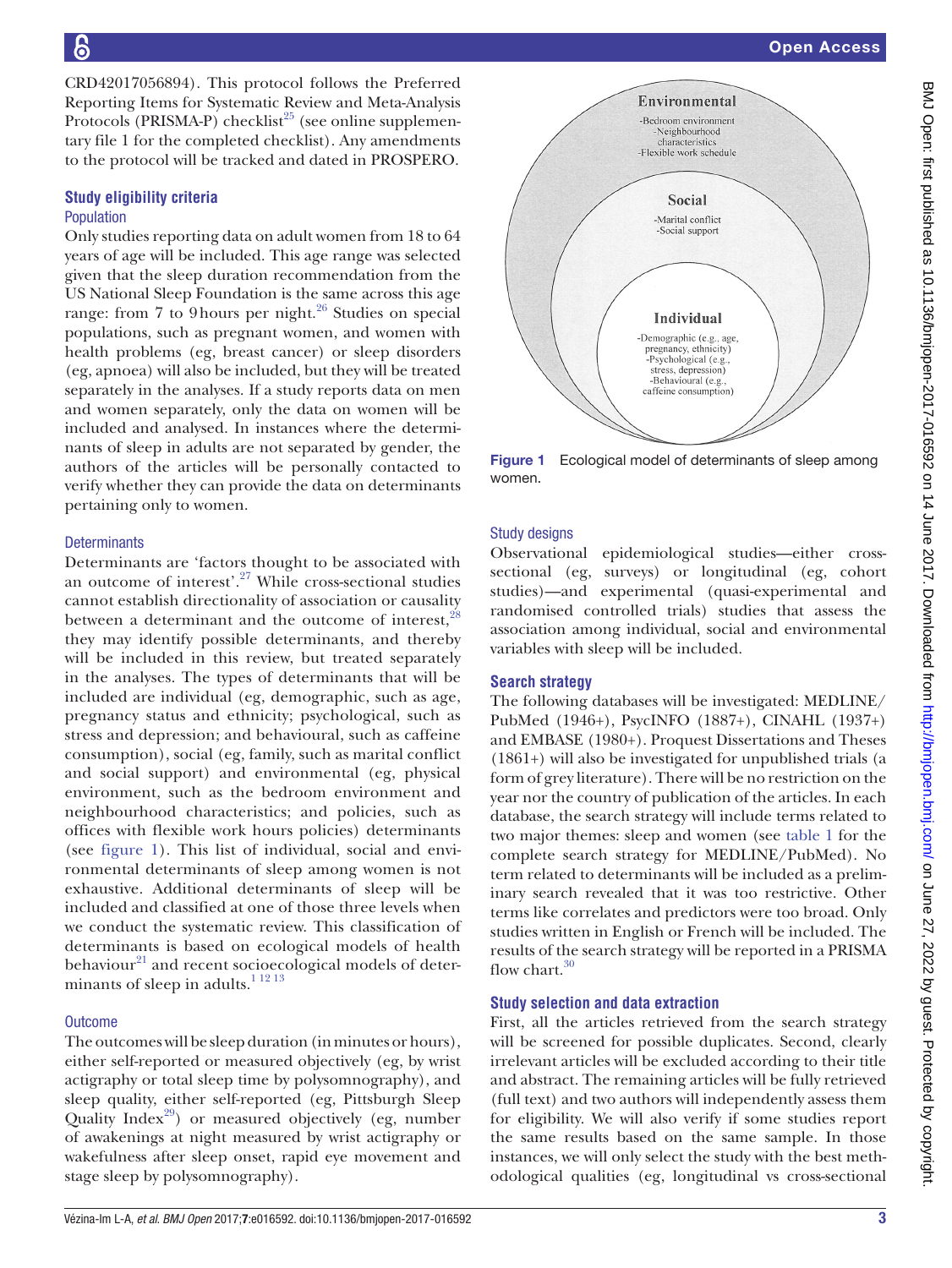<span id="page-3-0"></span>

| <b>Open Access</b>                                     | ၆                                                                                         |
|--------------------------------------------------------|-------------------------------------------------------------------------------------------|
| Complete search strategy for MEDLINE/PubMed<br>Table 1 |                                                                                           |
| Name of the database (range of dates)                  | MEDLINE/PubMed (1950+)                                                                    |
| Dates of the search                                    |                                                                                           |
| Initials of the person who will run the search         | LAVI                                                                                      |
| Search terms/MeSH                                      | ('sleep'[Title])<br><b>AND</b><br>('women' Title/Abstract]) OR ('female' Title/Abstract]) |
| Limits                                                 | Species: humans<br>Languages: English, French                                             |
| No of hits                                             |                                                                                           |

study) and that reports the most information (eg, all the determinants vs a selection of determinants of sleep or univariate vs multivariate analyses) to avoid duplication of results and attributing more weight to these studies in the meta-analysis of the results.

Data will be extracted independently by two reviewers using a standardised data extraction form that will previously be pilot tested with five randomly selected articles. The quality of observational epidemiological studies will be assessed using the National Institute of Health (NIH) Quality Assessment Tool for Observational Cohort and Cross-Sectional Studies.<sup>31</sup> The quality of experimental studies will be assessed using the Effective Public Health Practice Project (EPHPP) Quality Assessment Tool for Quantitative Study.<sup>32</sup> This tool is recommended by the Cochrane Collaboration $33$  and can be used for different kinds of quantitative study designs (eg, randomised controlled trials and quasi-experimental studies). Types of determinants of sleep will be classified as individual, social or environmental determinants based on ecological models of health behaviour $21$  and socioecological models of determinants of sleep in adults.<sup>[1 12 13](#page-4-0)</sup> Disagreements at each step will be resolved by discussion. When no consensus is reached, a third reviewer will resolve the discrepancy.

# **Data synthesis and analyses**

The results of the studies included in the systematic review will be reported descriptively in a summary table, which will present information on the objective of the study, the population targeted, the study design and the quality of the study according to the NIH or the EPHPP tool, the characteristics of the sample, the behavioural measure, the covariates used in the statistical analyses and the results on sleep duration and/or quality. The results on sleep duration and/or quality will be reported in effect sizes, such as OR for dichotomous outcomes (eg, short vs adequate sleep) or standardised mean differences (SMD) for continuous outcomes (eg, sleep duration in hours). All effect sizes will be zero order (ie, no covariates will be included in the computation of the effect size). The ORs will be converted to Cohen's  $d^{34}$  to facilitate interpretation and allow comparison with other SMD and standard effect sizes reported in other studies. A Cohen's d of 0.20

is considered a small effect size, 0.50 a medium effect size and 0.80 a large effect size. $34$ 

If we have a sufficient number of studies reporting data on a similar determinant among a similar population  $(k>5)$ ,<sup>35</sup> a meta-analysis of the results will be performed with a random-effects model. Random effects will be used because we expect the magnitude of the effect sizes will vary across studies given the differences in samples and determinants across studies.<sup>36</sup> Each study will be weighted according to its sample size when we compute the pooled effect sizes. Between-study heterogeneity will be verified using Cochran's  $Q^{37}$  and the I<sup>2</sup> statistic<sup>38</sup> as measures of the percentage of total variation in estimated effects that is due to heterogeneity rather than chance. $39$  A significant  $Q$  statistic ( $p<0.05$ ) indicates significant heterogeneity between the studies while an  $I^2$  statistic of 25% is considered low heterogeneity, 50% moderate heterogeneity and  $75\%$  high heterogeneity.<sup>40</sup> If between-study heterogeneity is high  $(I^2 \geq 75\%)$ , it will be investigated through sensitivity analyses and meta-regression. Publication bias will be assessed by visually inspecting the distribution of the funnel plot when there will be at least 10 studies per analysis, $^{41}$  by using Duval and Tweedie's $^{42}$  'trim and fill' method and by using Egger's<sup>43</sup> regression test. Comprehensive Meta-Analysis software  $V.3^{44}$  $V.3^{44}$  $V.3^{44}$  will be used to conduct all the analyses.

If the necessary data are available, subgroup analyses will be done to verify the association between certain determinants and sleep according to the following variables: population (eg, healthy women vs women with medical conditions, such as cancer), study design (eg, experimental vs observational epidemiological studies) and quality rating (high-rated vs low-rated studies according to the NIH or the EPHPP tool). We are also interested in looking at age differences in sleep. We want to verify whether the data differ according to childbearing age status and also according to pregnancy status since sleep among childbearing age and pregnant women can impact maternal, foetal and child health.<sup>14</sup> We also want to verify if there are ethnic differences in the determinants of sleep duration and quality among women given that a number of previous reviews have found 'ethnic sleep disparities'.<sup>[12 13](#page-4-10)</sup>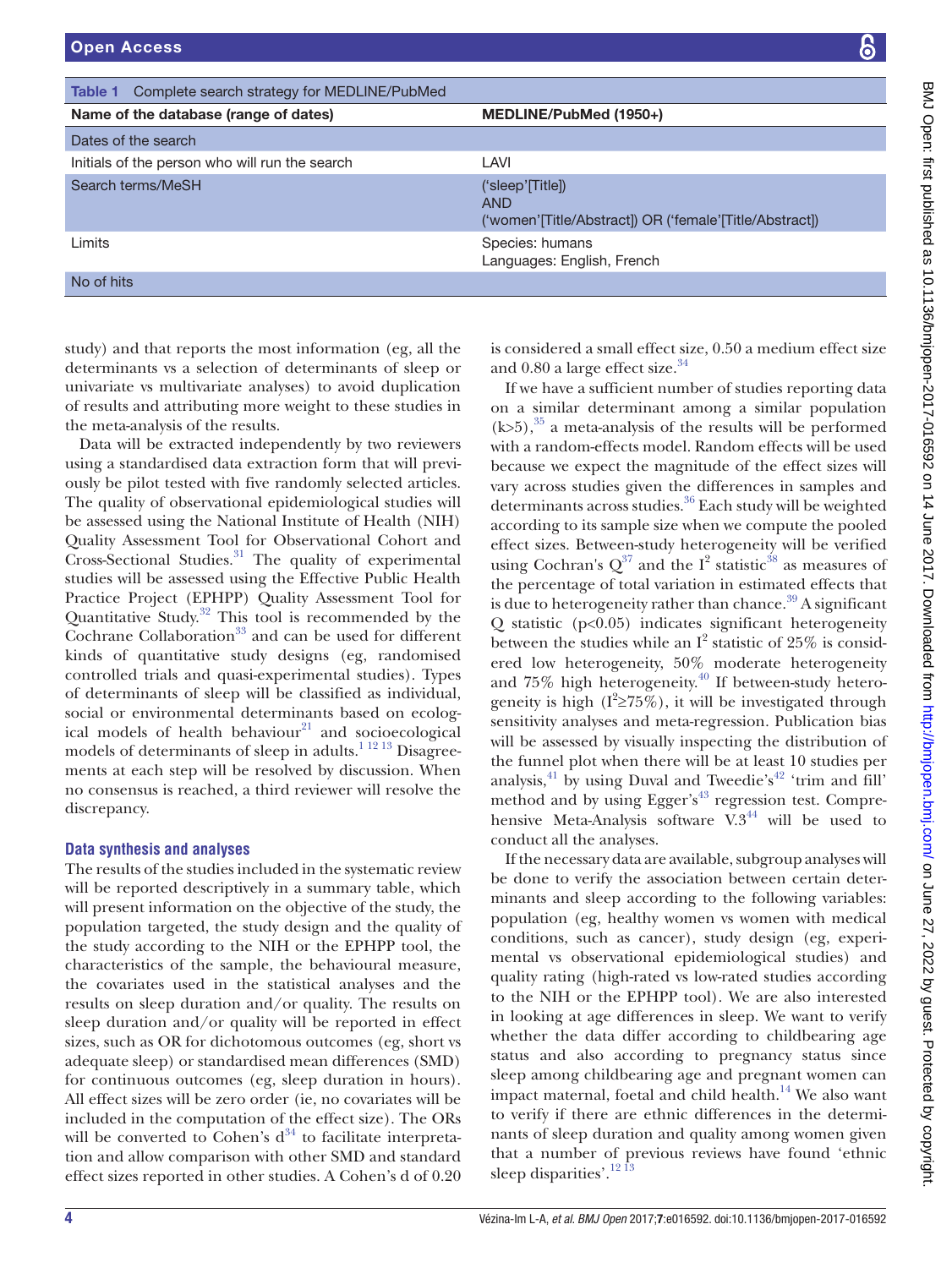Finally, the strength of the evidence will be assessed using the following information, which is derived from the Grading of Recommendations Assessment, Development and Evaluation working group methodology:<sup>45</sup> (1) quality rating of each study according to the NIH or the EPHPP tool, depending on the study design; (2) magnitude of individual or pooled effect sizes (ie, SMD) according to Cohen's classification,  $34$  depending on whether a meta-analysis of the results is possible; (3) heterogeneity between studies using Cochran's  $Q^{37}$ and the  $I^2$  statistic;<sup>38</sup> and (4) publication bias by visually inspecting the distribution of the funnel plot when there will be at least 10 studies per analysis, $^{41}$  by using Duval and Tweedie's<sup>42</sup> 'trim and fill' method and by using Egger's<sup>43</sup> regression test.

#### **Ethics and dissemination**

Formal ethical approval is not required as no primary data will be collected. The results will be published in a peer-reviewed journal. This review will provide valuable information on intervention targets for researchers, clinicians and public health stakeholders interested in promoting adequate sleep among women. Since both sleep duration and sleep quality will be investigated, it will be possible to note whether the determinants differ according to the aspect of sleep that is investigated or according to the method used to measure sleep (eg, self-reported vs objective measure). If the findings vary by the aspect of sleep investigated, this could suggest the need to develop different interventions depending on whether the objective is to promote longer and/or improve sleep quality. If the findings vary by the method of assessing sleep, this could suggest the presence of bias or random errors. Investigating simultaneously the individual, social and environmental determinants of women's sleep will allow us to ascertain which determinants contribute the most to adequate sleep in women and provide a more comprehensive picture of factors that affect women's sleep according to ecological models of health behaviour $^{21}$  and socioecological models of deter-minants of sleep in adults.<sup>[1 12 13](#page-4-0)</sup> Finally, this review will provide information on whether the determinants of sleep differ according to age (eg, childbearing-age vs older women), pregnancy status (pregnant or not) and ethnicity to inform the development of interventions to promote maternal, foetal and child health in various populations.[14](#page-4-11) This could be useful to tailor interventions to the characteristics of those populations that might be more at risk for short and/or poor sleep. To conclude, the review will identify gaps in knowledge and provide useful information to orient or improve the investigation of determinants of sleep in women and also to design empirically based interventions promoting sleep to favour optimal health and avoid negative health outcomes in women and their children.

Correction notice This paper has been amended since it was published Online First. Owing to a scripting error, some of the publisher names in the references

were replaced with 'BMJ Publishing Group'. This only affected the full text version, not the PDF. We have since corrected these errors and the correct publishers have been inserted into the references.

Contributors L-AV-I is the guarantor. L-AV-I drafted the protocol and registered the protocol in PROSPERO. TB reviewed and commented on the protocol in PROSPERO. JPM, DT, TAN and TB all reviewed and commented on this protocol.

Funding L-AV-I is recipient of a fellowship award from the Canadian Institutes of Health Research (CIHR). The funding body had no role in the design of the study, collection, analysis and interpretation of data and in writing the manuscript. This material is based upon work supported by the US Department of Agriculture, Agricultural Research Service under Agreement No. 58-3092-5-001.

Competing interests None declared.

Provenance and peer review Not commissioned; externally peer reviewed.

Open Access This is an Open Access article distributed in accordance with the Creative Commons Attribution Non Commercial (CC BY-NC 4.0) license, which permits others to distribute, remix, adapt, build upon this work non-commercially, and license their derivative works on different terms, provided the original work is properly cited and the use is non-commercial. See: [http://creativecommons.org/](http://creativecommons.org/licenses/by-nc/4.0/) [licenses/by-nc/4.0/](http://creativecommons.org/licenses/by-nc/4.0/)

© Article author(s) (or their employer(s) unless otherwise stated in the text of the article) 2017. All rights reserved. No commercial use is permitted unless otherwise expressly granted.

#### **References**

- <span id="page-4-0"></span>1. Grandner MA, Hale L, Moore M, *et al*. Mortality associated with short sleep duration: the evidence, the possible mechanisms, and the future. *[Sleep Med Rev](http://dx.doi.org/10.1016/j.smrv.2009.07.006)* 2010;14:191–203.
- <span id="page-4-1"></span>2. Itani O, Jike M, Watanabe N, *et al*. Short sleep duration and health outcomes: a systematic review, meta-analysis, and meta-regression. *[Sleep Med](http://dx.doi.org/10.1016/j.sleep.2016.08.006)* 2017;32:246–56.
- <span id="page-4-2"></span>3. Lee SW, Ng KY, Chin WK. The impact of sleep amount and sleep quality on glycemic control in type 2 diabetes: a systematic review and meta-analysis. *[Sleep Med Rev](http://dx.doi.org/10.1016/j.smrv.2016.02.001)* 2017;31:91–101.
- <span id="page-4-3"></span>4. Fatima Y, Doi SA, Mamun AA. Sleep quality and obesity in young subjects: a meta-analysis. *[Obes Rev](http://dx.doi.org/10.1111/obr.12444)* 2016;17:1154–66.
- <span id="page-4-4"></span>5. Theorell-Haglöw J, Berglund L, Berne C, *et al*. Both habitual short sleepers and long sleepers are at greater risk of obesity: a population-based 10-year follow-up in women. *[Sleep Med](http://dx.doi.org/10.1016/j.sleep.2014.02.014)* 2014;15:1204–11.
- <span id="page-4-5"></span>6. Liu TZ, Xu C, Rota M, *et al*. Sleep duration and risk of all-cause mortality: a flexible, non-linear, meta-regression of 40 prospective cohort studies. *[Sleep Med Rev](http://dx.doi.org/10.1016/j.smrv.2016.02.005)* 2017;32:28–36.
- <span id="page-4-6"></span>7. Nugent CN, Black LI. Sleep duration, quality of sleep, and use of sleep medication, by sex and family type, 2013–2014. *NCHS Data Brief* 2016;230:1–8 .
- <span id="page-4-7"></span>8. Grandner MA, Jackson NJ, Izci-Balserak B, *et al*. Social and behavioral determinants of perceived insufficient sleep. *[Front Neurol](http://dx.doi.org/10.3389/fneur.2015.00112)* 2015;6:112.
- <span id="page-4-8"></span>9. Gupta S, Wang Z. Predictors of sleep disorders among patients with type 2 diabetes mellitus. *[Diabetes Metab Syndr](http://dx.doi.org/10.1016/j.dsx.2016.06.009)* 2016;10:213–20.
- <span id="page-4-9"></span>10. Mehta N, Shafi F, Bhat A. Unique aspects of sleep in women. *Mo Med* 2015;112:430–4.
- 11. Roberts H, Hickey M. Managing the menopause: an update. *[Maturitas](http://dx.doi.org/10.1016/j.maturitas.2016.01.007)* 2016;86:53–8.
- <span id="page-4-10"></span>12. Jackson CL, Redline S, Emmons KM. Sleep as a potential fundamental contributor to disparities in cardiovascular health. *[Annu](http://dx.doi.org/10.1146/annurev-publhealth-031914-122838)  [Rev Public Health](http://dx.doi.org/10.1146/annurev-publhealth-031914-122838)* 2015;36:417–40.
- <span id="page-4-16"></span>13. Grandner MA. Sleep, health, and society. *[Sleep Med Clin](http://dx.doi.org/10.1016/j.jsmc.2016.10.012)* 2017;12:1–22.
- <span id="page-4-11"></span>14. Ferraro ZM, Chaput JP, Gruslin A, *et al*. The potential value of sleep hygiene for a healthy pregnancy: a brief review. *[ISRN Family Med](http://dx.doi.org/10.1155/2014/928293)* 2014;2014:1–7.
- <span id="page-4-12"></span>15. Herring SJ, Nelson DB, Pien GW, *et al*. Objectively measured sleep duration and hyperglycemia in pregnancy. *[Sleep Med](http://dx.doi.org/10.1016/j.sleep.2013.07.018)* 2014;15:51–5.
- <span id="page-4-13"></span>16. Qiu C, Enquobahrie D, Frederick IO, *et al*. Glucose intolerance and gestational diabetes risk in relation to sleep duration and snoring during pregnancy: a pilot study. *[BMC Womens Health](http://dx.doi.org/10.1186/1472-6874-10-17)* 2010;10:17.
- <span id="page-4-14"></span>17. Taveras EM, Rifas-Shiman SL, Rich-Edwards JW, *et al*. Association of maternal short sleep duration with adiposity and cardiometabolic status at 3 years postpartum. *[Obesity](http://dx.doi.org/10.1038/oby.2010.117)* 2011;19:171–8.
- <span id="page-4-15"></span>18. Amyx M, Xiong X, Xie Y, *et al*. Racial/ethnic differences in sleep disorders and reporting of trouble sleeping among women of